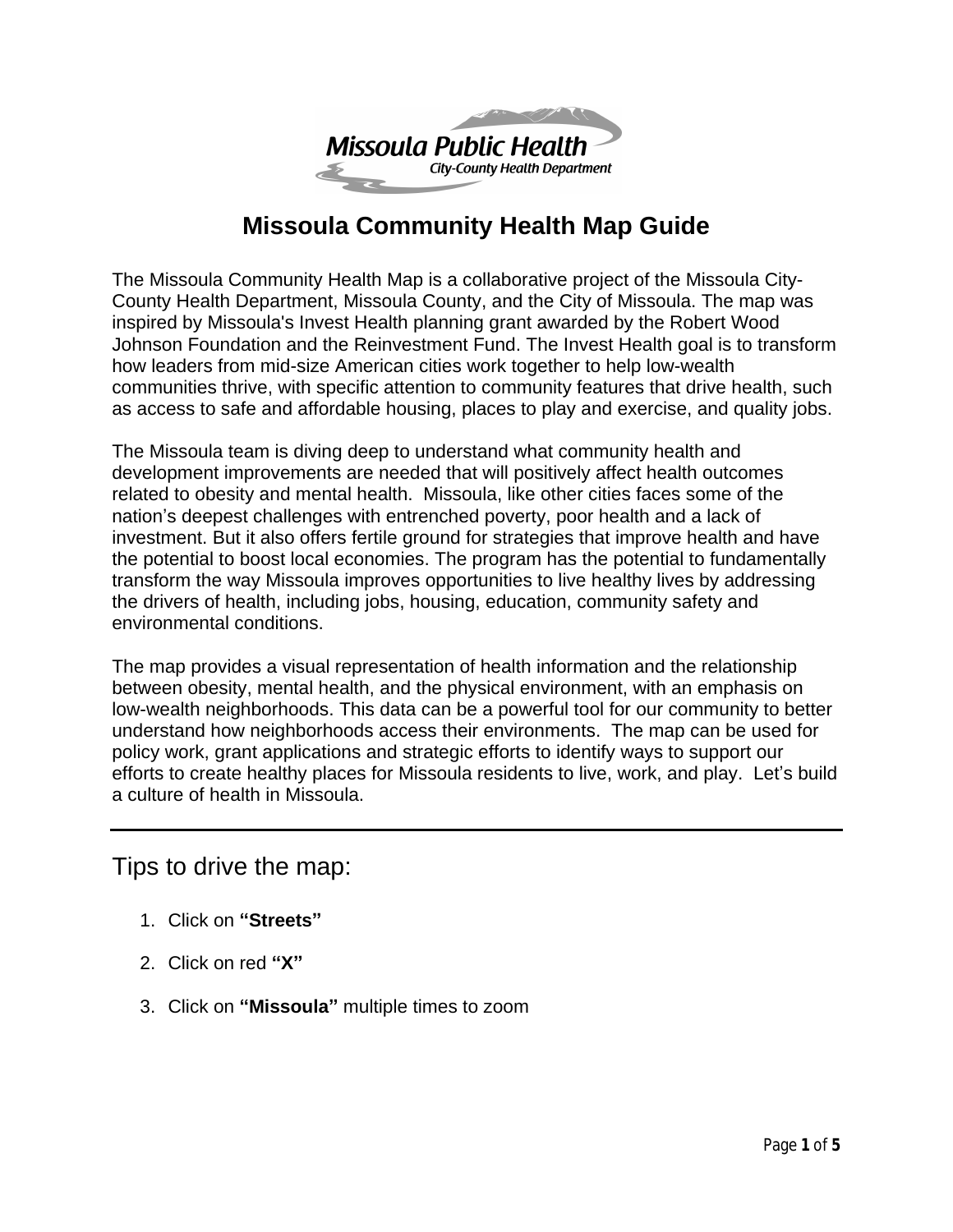- 4. Select the **"Health"** tab
- 5. Click on any of the subject boxes
- Health Schools / Clinics Fitness / Activity Nutrition Boundaries Transportation Health Statistics Poverty Statistics Other Statistics

# **Missoula Community Health Map Data Sources**

#### **Schools and Clinics**

Missoula County Public Schools Public preschools Health clinics, mental health clinics, hospitals, Federally Qualified Community Health Centers, drug and alcohol treatment centers

Missoula City County Health Department, Health Promotion Division [http://www.missoulacounty.us/departments/health-department/healthy](http://www.missoulacounty.us/departments/health-department/healthy-people-healthy-families)people-healthy-families (406) 258-3389

#### **Fitness and Activity**

Bike Routes and Lanes, Trails and Sidewalks

City of Missoula Transportation and Planning Division <http://www.ci.missoula.mt.us/1446/Transportation-Division> (406) 552-6675

Playgrounds and Public Parks

City of Missoula, Parks and Recreation Department <http://www.ci.missoula.mt.us/157/Parks-Recreation> [\(406\) 552-6677](http://www.ci.missoula.mt.us/157/Parks-Recreation)

#### **[Nutrition](http://www.ci.missoula.mt.us/157/Parks-Recreation)**

[Kids EmPower](http://www.ci.missoula.mt.us/157/Parks-Recreation) [Pack Food Program](http://www.ci.missoula.mt.us/157/Parks-Recreation) [Weekend nutrition program that sends food home for the weekend with children who need it.](http://www.ci.missoula.mt.us/157/Parks-Recreation)

[Missoula Food Bank](http://www.ci.missoula.mt.us/157/Parks-Recreation) <http://www.missoulafoodbank.org/>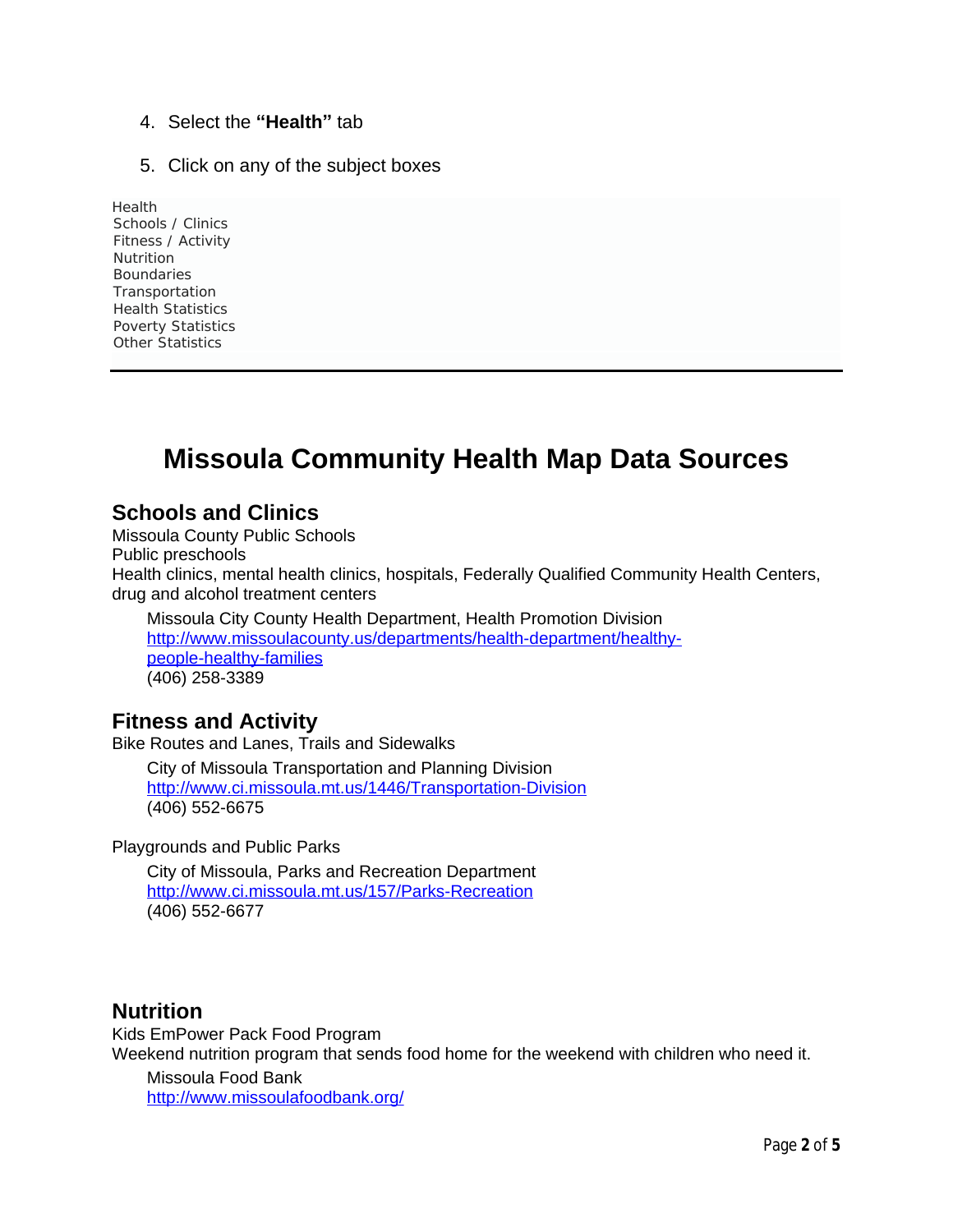(406) 549-0543

Breast Feeding Friendly Business and Water Fountains

Missoula City County Health Department, Nutrition Services Division [http://www.missoulacounty.us/departments/health-department/healthy-people](http://www.missoulacounty.us/departments/health-department/healthy-people-healthy-families/eat-smart-3561)healthy-families/eat-smart-3561 (406) 258 – 3827

SNAP and WIC Retailers – local grocery and convenience stores

Missoula City County Health Department, Health Promotion Division [http://www.missoulacounty.us/departments/health-department/healthy-people](http://www.missoulacounty.us/departments/health-department/healthy-people-healthy-families)healthy-families (406) 258-3389

#### Community Gardens

Community gardens teach people to grow food to feed their own families using sustainable methods. Eight community gardens are located in low-income neighborhoods throughout the city.

Garden City Harvest <http://www.gardencityharvest.org/> (406) 523-3663

#### **Boundaries**

Affordable Housing

Subsidized housing for people on lower incomes in which rent or mortgage costs do not exceed a specific percentage, usually 30 percent, of the gross annual household income.

Neighbor Works Montana <http://www.nwmt.org/>

Neighborhoods City of Missoula <http://ci.missoula.mt.us/298/Neighborhoods>

#### **Brownfields**

A brownfield is a former industrial or commercial site where future use is affected by real or perceived environmental contamination.

Source: PolicyMap, Census Tract 2010

Urban Renewal District

A program of land redevelopment in areas of moderate to high density urban land use.

City of Missoula <http://ci.missoula.mt.us/2004/Programs>

Mobile Home Courts Neighbor Works Montana

> <http://www.nwmt.org/> (406) 761-5861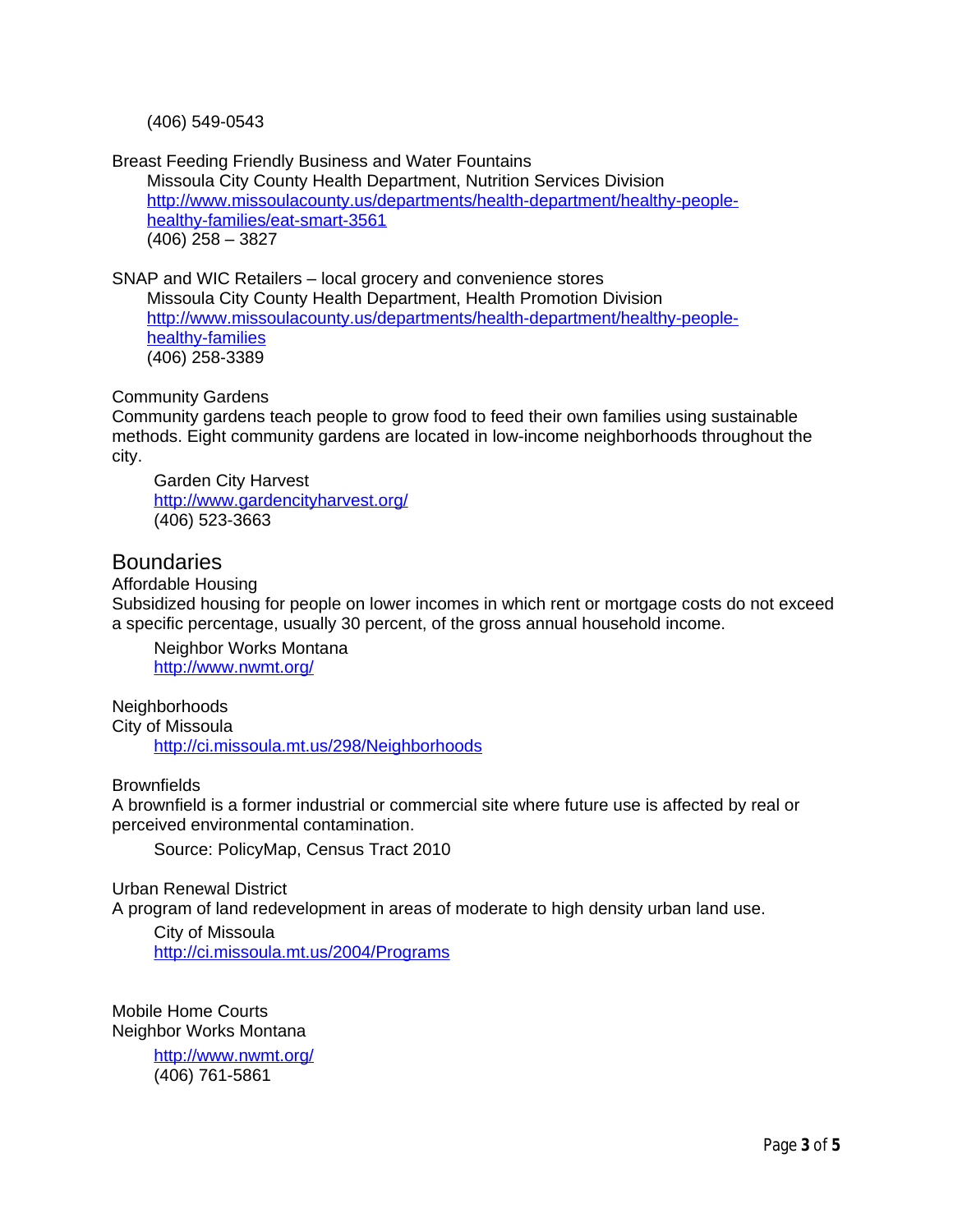### **Transportation**

Bus Routes and Bus Stops

Mountain Line Bus <http://www.mountainline.com/> (406) 543-8386

Safe Routes to School

Parents, schools, community leaders, and local, state and federal governments create Safe Routes to School programs to enable and encourage children to walk and bike to school.

City of Missoula Transportation and Planning Division <http://www.ci.missoula.mt.us/1446/Transportation-Division> (406) 552-6675

Sidewalk Inventory

City of Missoula, Transportation and Planning Division <http://www.ci.missoula.mt.us/1446/Transportation-Division> (406) 552-6675

#### **Health**

Adult Obesity Child Obesity

> Estimated rate of childhood obesity rates specific to neighborhood populations Missoula City County Health Department, Health Promotion Division [http://www.missoulacounty.us/departments/health-department/healthy](http://www.missoulacounty.us/departments/health-department/healthy-people-healthy-families)people-healthy-families (406) 258-3389

Adult Diabetes Poor Mental Health Days Poor /Fair Mental Health Days **Depression** 

Source for all data except Child Obesity: PolicyMap, Census Tract 2010

#### **Poverty**

All Poverty One Adult and Child(ren)